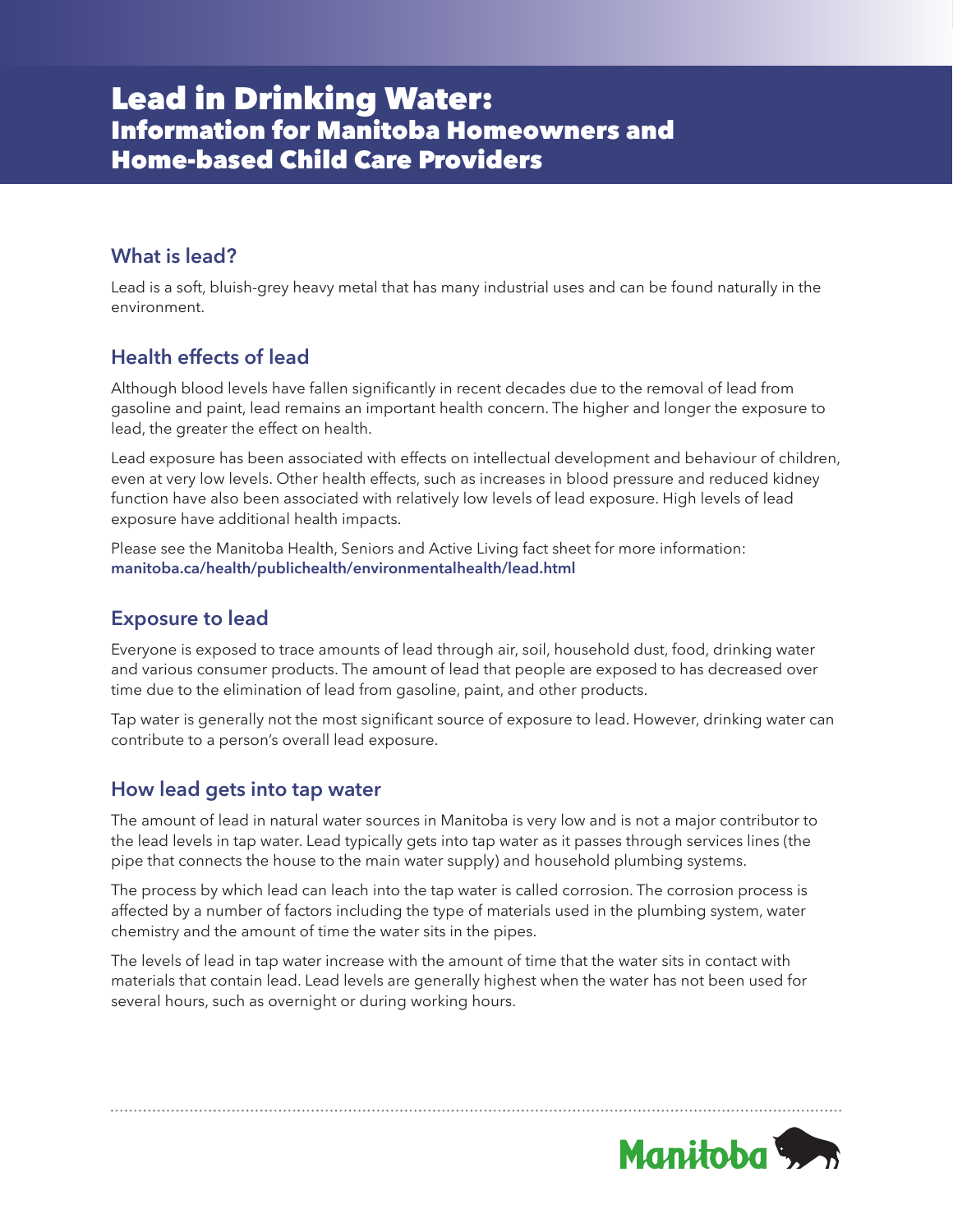## **Sources of lead in tap water**

Lead service lines are generally considered the highest overall contributor to lead at the tap.

Lead solder can also contribute significantly. Tiny bits of solder can break off and enter the drinking water directly or build up on the aerator screen in the tap. This can increase lead levels at the tap.

Older brass fittings or faucets may also contribute to lead at the tap, however their effect is usually less than from other sources.

Lead and other contaminants can also build up in the sediment or scale that accumulates in water distribution systems, service lines, or household plumbing and later released under changing flow or water quality conditions, sometimes associated with discoloured water.

### **How do I know if my tap water is affected by lead?**

Newer homes are much less likely to have problems with lead in drinking water. Lead service lines were largely phased out in the 1950s though they were still allowed under the National Plumbing Code until 1975. Manitoba banned the use of leaded solders in household plumbing around 1990.

Older homes with lead service lines, lead solder and older fixtures generally have the highest levels of lead at the tap.

Check your water service line to see if it is a lead service line. The service line should be exposed (visible) where it attaches to the water meter. If it is greyish-silver, as opposed to copper-coloured, it may contain lead.

You can also contact your water supplier to see if they have information on lead service lines in your community, lead service line replacement programs or lead testing programs.

Homes that have had a partial lead service line replacement may have higher lead levels at the tap for weeks or months following the replacement.

# **Drinking water guideline for lead**

The Guidelines for Canadian Drinking Water Quality recommend that the lead content of drinking water not exceed 0.005 milligrams per litre (mg/L) based on a water sample taken at the tap using the appropriate protocol. The national guideline also recommends keeping lead levels in drinking water as low as reasonably achievable.

### **Who should test their water for lead?**

Everyone can benefit from reducing their exposure to lead. Testing is particularly important for homes with pregnant women or children, for places where children visit, or if children are being planned. The guideline also recommends testing for schools and child care facilities, including home-based child care facilities.

# **What if I live in a large building?**

People who live in buildings with more than six units can test their water at the tap and take steps to reduce lead levels if the results are high.

However, a different sampling procedure is recommended for these buildings. See the fact sheet: Information for Manitoba schools, child care centres and large buildings available at: manitoba.ca/ drinkingwater/lead-in-schools-child-care-centres-and-large-buildings.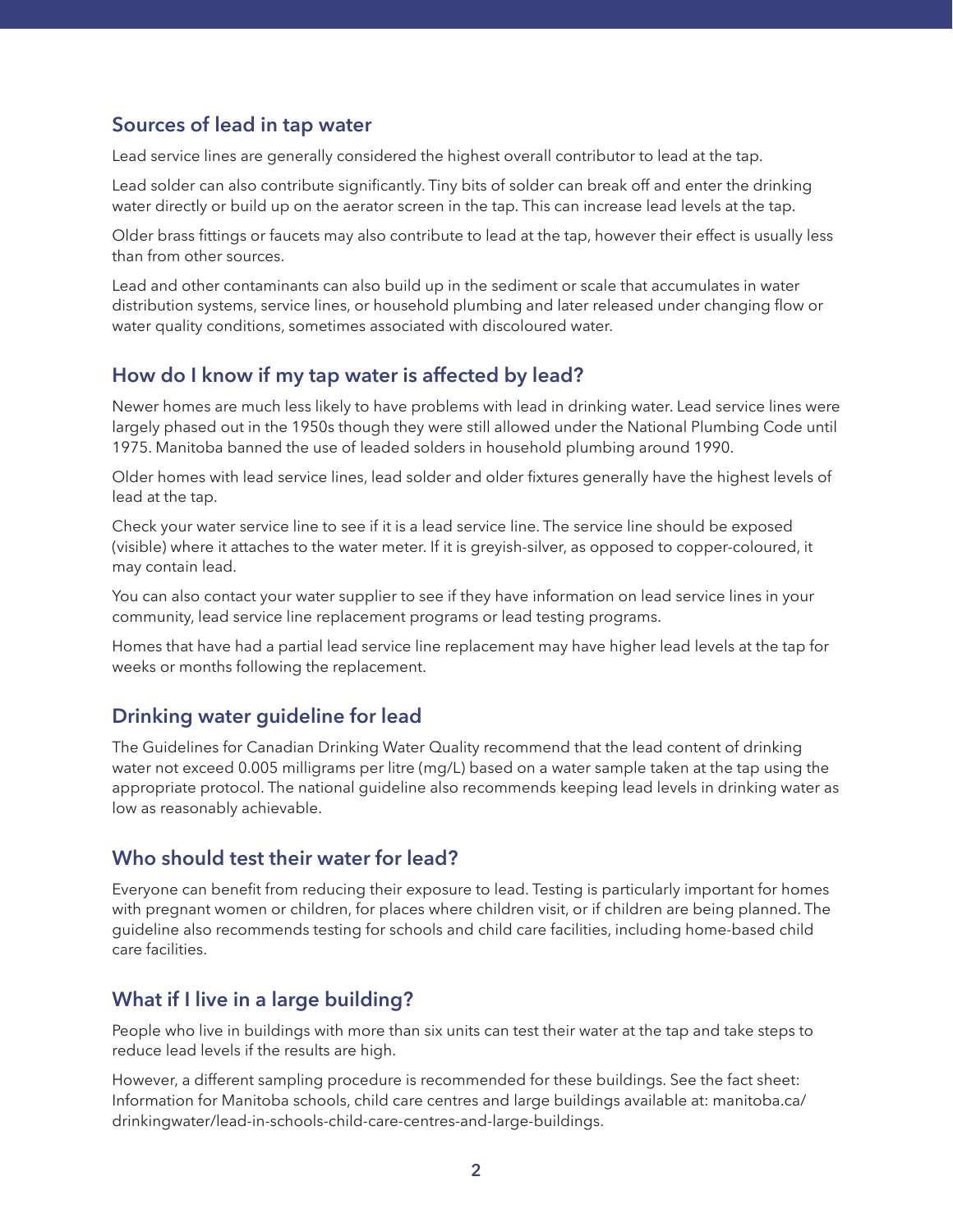### **Where can I test my tap water for lead?**

There are three laboratories in Manitoba accredited to test for lead in drinking water in accordance with the national guideline. Contact the laboratories directly for cost estimates and to obtain sample bottles and information on sampling.

Consider testing for other metals at the same time. Let the laboratory know if you would like to do additional testing.

#### **ALS Environmental** 12-1329 Niakwa Road East, Winnipeg, Manitoba R2J 3T4 Phone: 204-255-9720 (Toll Free: 1-800-607-7555); Fax: 204-255-9721 **[https://www.alsglobal.com/en/locations/americas/north-america/canada/manitoba/](http://alsglobal.com/en/Our-Company/Global-Locations) winnipeg-environmental**

**Horizon Lab LTD** 4055 Portage Avenue, Winnipeg, Manitoba R3K 2E8 Phone: 204-488-2035 Fax: 204-488-4772 **[https://www.horizonlab.ca/](http://horizonlab.ca)**

#### **Bureau Veritas**

Unit D, 675 Berry Street, Winnipeg Manitoba R3H 1A7 **[Phone: 204-772-7276 \(Toll Free: 1-888-357-7020\) Fax: 204-277-2386](http://bvlabs.com) https://www.bvna.com/**

Let the laboratory know what type of building you are testing so they can provide the proper bottles and sample submission forms.

If you are sampling a house, including a home-based child care facility, the laboratory will provide you with a one-litre wide-mouth sample bottle and a sample submission form. Home-based child care providers should keep a copy of their test results for future reference.

Communities with municipal water services may offer lead testing to their residents. Contact your local water supplier to find out if testing is offered in your community or if they would like an copy of your results.

### **How to collect a sample for lead analysis?**

For houses and home-based child care facilities, the national guideline recommends random daytime sampling. This simple protocol requires samples be collected randomly during the day from the cold water tap in the kitchen, and any other taps used for drinking and cooking. Samples should be collected at a medium to high flow rate that reflects normal use.

No additional steps are needed. The tap aerator does not have to be removed. The water does not have to sit (or stagnate) before the sample is collected. The tap does not have to be flushed or cleared before the sample is collected.

Once the one-litre bottle is filled, it should be sealed and properly labelled. The sample submission form should also be completed properly, with care taken to ensure the information matches that on the sample bottle and contact information is clear and legible.

Sharing test results your water supplier can assist them in identifying and addressing issues related to lead in drinking water. Results can be copied directly to the water supplier if you include their email address on the sample submission form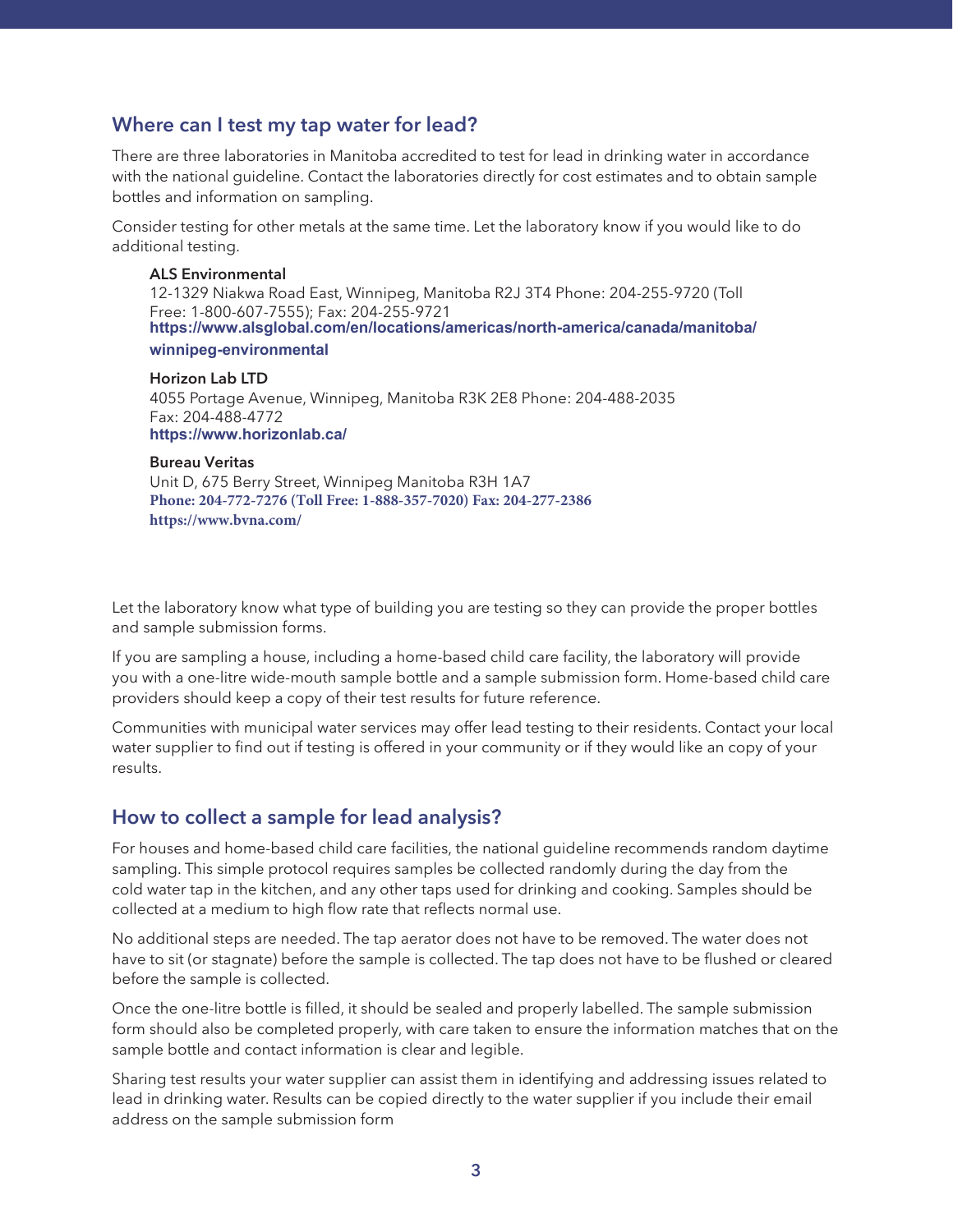Samples can be dropped off at the laboratory during normal business hours or mailed to the laboratory by courier or Canada Post.

### **What if I get an elevated lead result?**

Lead levels at the tap can vary throughout the day, depending on water use. If the results from your first test are higher than 0.005 mg/L, you may want to do another test using the method described in the

#### next section.

Homes with infants, children, or pregnant women should consider immediate action to reduce lead in drinking water while waiting for the next set of test results. Immediate actions include:

- using an alternate water source of water (ex: bottled water) for drinking and preparing food, or
- buying a low-cost filter to reduce lead. Filters are available in point-of-use models that fit on the tap or pitcher-type models (see section on How to treat the water to reduce lead levels).

Water with lead should not be used to make formula for infants. Boiling the water will not reduce lead levels.

Increased lead in drinking water is only a concern if swallowed. It is safe to shower, bathe, wash dishes, and clean clothes using tap water with higher lead levels.

### **Additional sampling following elevated results**

If the results from your first test are higher than 0.005 mg/L, you may want to do another test using a using the 30-minute stagnation method. This method requires you to run the tap at high flow for 5 minutes and then let the water sit or stagnate for 30 minutes. During stagnation, water should not be used anywhere in the house including toilets. After the 30 minute stagnation time, two one-litre (1-L) samples should be collected – one after the other - at a medium to high flow rate. The results of both samples will be averaged.

Since lead levels can vary throughout the day, this sampling protocol gives you additional information about lead levels at your household tap.

### **Understanding the test results**

Though lead levels can vary throughout the day, the tests are intended to represent typical lead exposure from drinking water in your home or home-based child care facility. If the test results are higher than or close to the national guideline of 0.005 mg/L, take steps to reduce lead in your drinking water.

### **How to reduce exposure to lead from tap water**

Use only cold tap water for drinking and cooking since hot water increases the leaching of lead.

Make sure the aerators screens on faucets used for drinking and cooking are periodically cleaned to remove any lead particles that may have accumulated there.

Treat the water using a filtration device certified to meet the NSF International (NSF)/American National Standards Institute (ANSI) standard for removal of lead. (See next section for details).

Avoid drinking discoloured water, which may contain temporarily elevated levels of lead or other contaminants.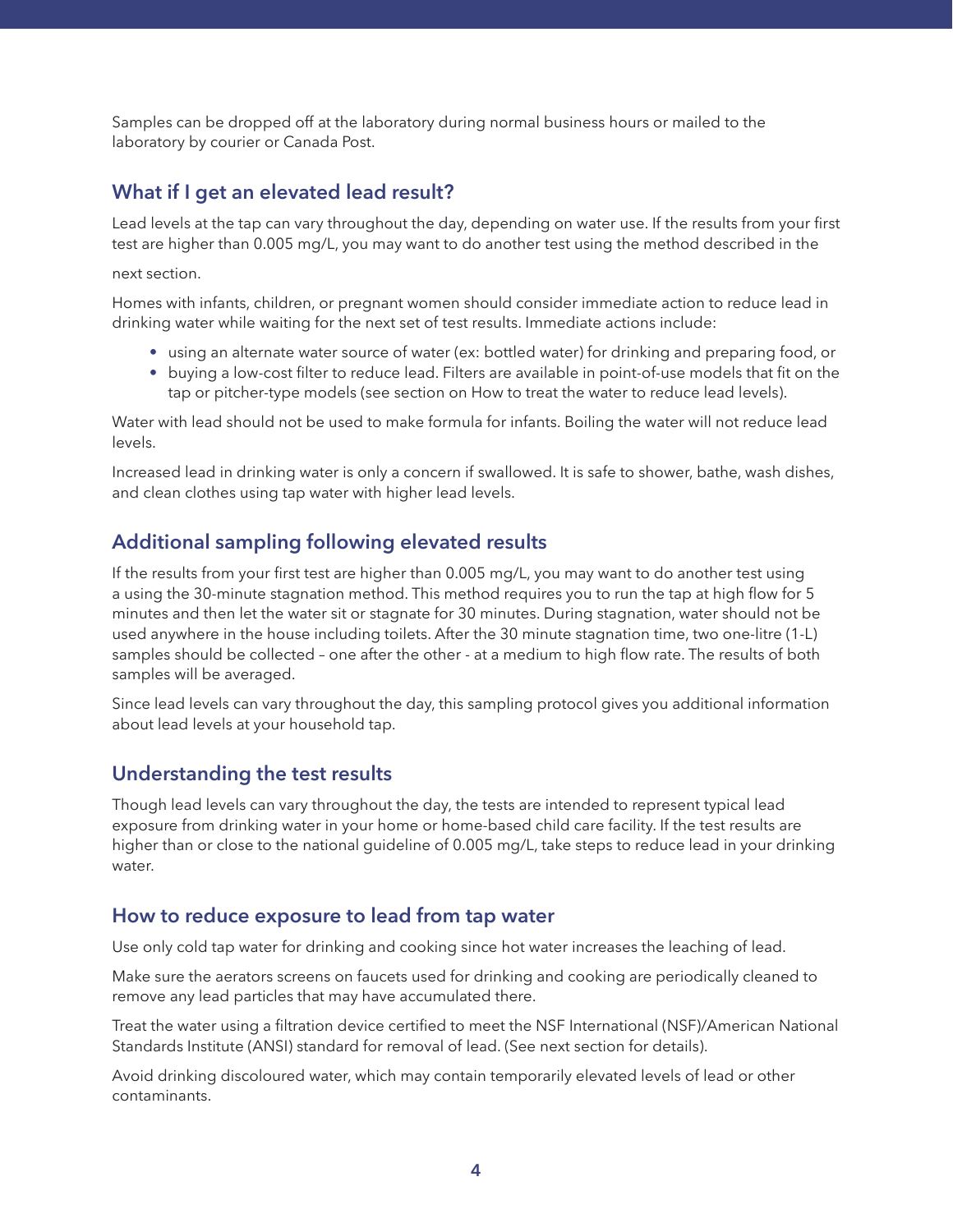Avoid drinking tap water that has been sitting in the plumbing system for a long time (ex: overnight or during the workday). Flush the toilet, take a shower, or start a load of laundry first thing in the morning or after work to clear the water from the service line; then run the tap used for drinking until the water is cold. Fill a container with cold fresh water and keep it in the fridge for drinking or cooking.

Flush the service line and plumbing system whenever water has been sitting for several hours by running the water for two to five minutes before using it for cooking or drinking. Water drawn off initially may be used for other purposes, such as watering plants or washing dishes.

If your house has a lead service line, the best way to reduce exposure is to replace it. This can be expensive. Check with your water supplier for information on lead service line replacement programs in your community. Your water supplier is generally responsible for the water distribution system until it reaches the homeowner's property. The portion of the lead service line from the property line or curb stop to the house is the homeowner's responsibility.

Most water system owners will replace the portion of the lead service line from the water main to the curb stop when they are doing water main upgrades, repairs, or replacements. Homeowners should replace the remaining portion from the curb stop to their home at the same time to minimize costs, maximize health benefits, and to avoid short term lead increases due to partial lead service line replacements.

### **How to treat the water to reduce lead levels**

Drinking water treatment devices can be installed at the tap (point-of-use) or where the water enters the house (point-of-entry). Point-of-use devices are preferred for removal of lead as lead levels may increase as water moves through the household plumbing system. Lead is only a concern if ingested. Showering or bathing are not a concern; so, there is no need to treat water used for other purposes.

Point-of-use filters and treatment devices are typically installed at the kitchen tap, which is the tap most commonly used for drinking water.

Pitcher-type devices are also available. These devices do not require mounting to a tap.

The treatment device should be certified to meet the NSF International (NSF)/American National Standards Institute (ANSI) standard for removal of lead. Organizations that are accredited to certify devices to the NSF standard (including NSF itself ) are listed below (see the organizations' respective websites for listings of certified products):

- NSF International (NSF) **[nsf.org](http://nsf.org)**
- Canadian Standards Association (CSA) **[csagroup.org](http://csagroup.org)**
- Underwriters Laboratories Incorporated (UL) **[ul.com](http://ul.com)**
- International Association of Plumbing and Mechanical Officials (IAPMO) **[iapmo.org](http://iapmo.org)**
- Water Quality Association (WQA) **[wqa.org](http://wqa.org)**

Certified devices are tested to ensure the safety of materials used in the devices and to ensure they perform as claimed.

Point-of-use devices certified to reduce lead in drinking water are often available from local homeimprovement or plumbing stores.

Quotes may also be obtained from reputable water treatment equipment suppliers. Suppliers should provide information on how much lead will be removed, as well as maintenance requirements and costs.